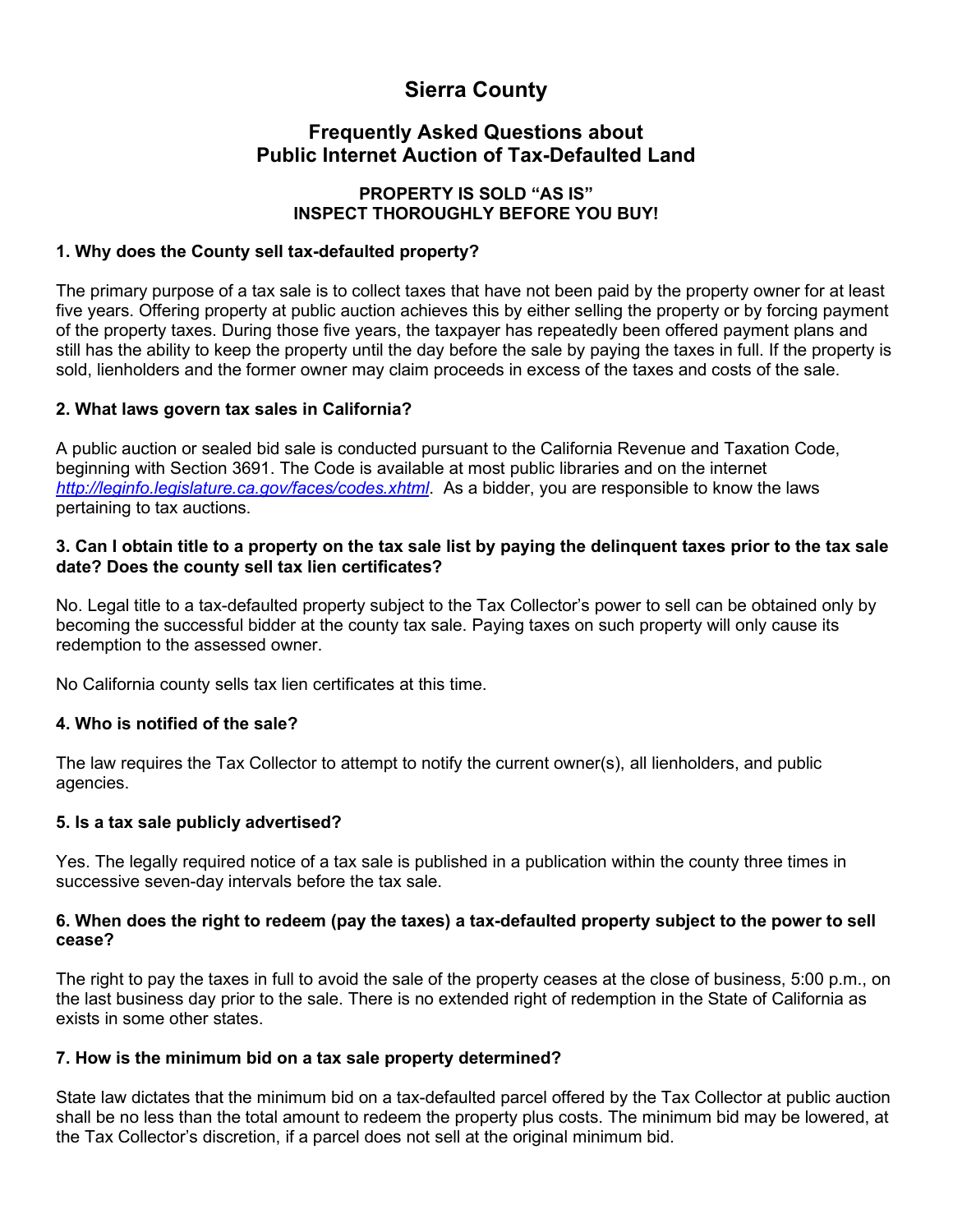#### **8. Does the County guarantee the property?**

**All properties are sold as is.** Be an informed bidder. Prospective purchasers are urged to examine the title, location and desirability of the properties available to their own satisfaction prior to the sale. The County makes no guarantee, expressed or implied, relative to the title, location or condition of the properties for sale. In addition, the County assumes no responsibility, implied or otherwise, that the properties are in compliance with zoning ordinances, mining and reclamation regulations conform to building codes and permits and/or any other applicable regulations or permits. No government entity is liable for damages sustained to property purchased at public auction, including from the time of the sale until the recordation of the tax deed to the purchaser. **All sales are final.**

#### **9. Contaminated / Possible Contaminated Properties?**

When we become aware of properties on our sales list that are known or suspected to be contaminated, we will identify these properties and the Lead Agency's name and address where all available information may be reviewed. **DO NOT** bid on these properties unless you understand the issues related to contaminated properties. Prior to bidding, you should contact your attorney regarding the possible purchase of contaminated properties.

#### **10. Do liens or encumbrances on a tax-defaulted property transfer to the new owner after purchase of the property at a tax sale?**

A title search initiated at the purchaser's expense should reveal any liens or encumbrances of record on a property in the tax sale. Per Revenue and Taxation Code Section 3712:

"The deed conveys title to the purchaser free of all encumbrances of any kind existing before the sale, except:

- a. Any lien for installments of taxes and special assessments, which installments will become payable upon the secured roll after the time of the sale.*<sup>1</sup>*
- b. The lien for taxes or assessments or other rights of any taxing agency, which does not consent, to the sale under this chapter.
- c. Liens for special assessments levied upon the property conveyed which were, at the time of the sale under this chapter, not included in the amount necessary to redeem the tax-defaulted property, and, where a taxing agency which collects its own taxes has consented to the sale under this chapter, not included in the amount required to redeem from sale to the taxing agency.*<sup>2</sup>*
- d. Easements, constituting servitude upon or burdens to the property, water rights, the record title to which is held separately from the title to the property, and restrictions of record.
- e. Unaccepted, recorded, irrevocable offers of dedication of the property to the public or a public entity for a public purpose, and recorded options of any taxing agency to purchase the property or any interest therein for a public purpose.
- f. Unpaid assessments under the Improvement Bond Act of 1915 (Division 10 (commencing with Section 8500) of the Streets and Highways Code), which are not, satisfied as a result of the sale proceeds being applied pursuant to Chapter 1.3 (commencing with Section 4671) of Part 8.
- g. Any federal Internal Revenue Service liens which, pursuant to provisions of federal law, are not discharged by the sale, even though the Tax Collector has provided proper notice to the Internal Revenue Service before that date.*<sup>3</sup>*
- h. Unpaid special taxes under the Mello-Roos Community Facilities Act of 1982 (Chapter 2.5 (commencing with Section 53311) of Part 1 of Division 2 of Title 5 of the Government Code) that are not satisfied as a result of the sale proceeds being applied pursuant to Chapter 1.3 (commencing with Section 4671) of Part 8."
- *<sup>1</sup> The delinquent taxes and the current secured taxes will be paid in full.*
- *<sup>2</sup> This section does not apply in Sierra County.*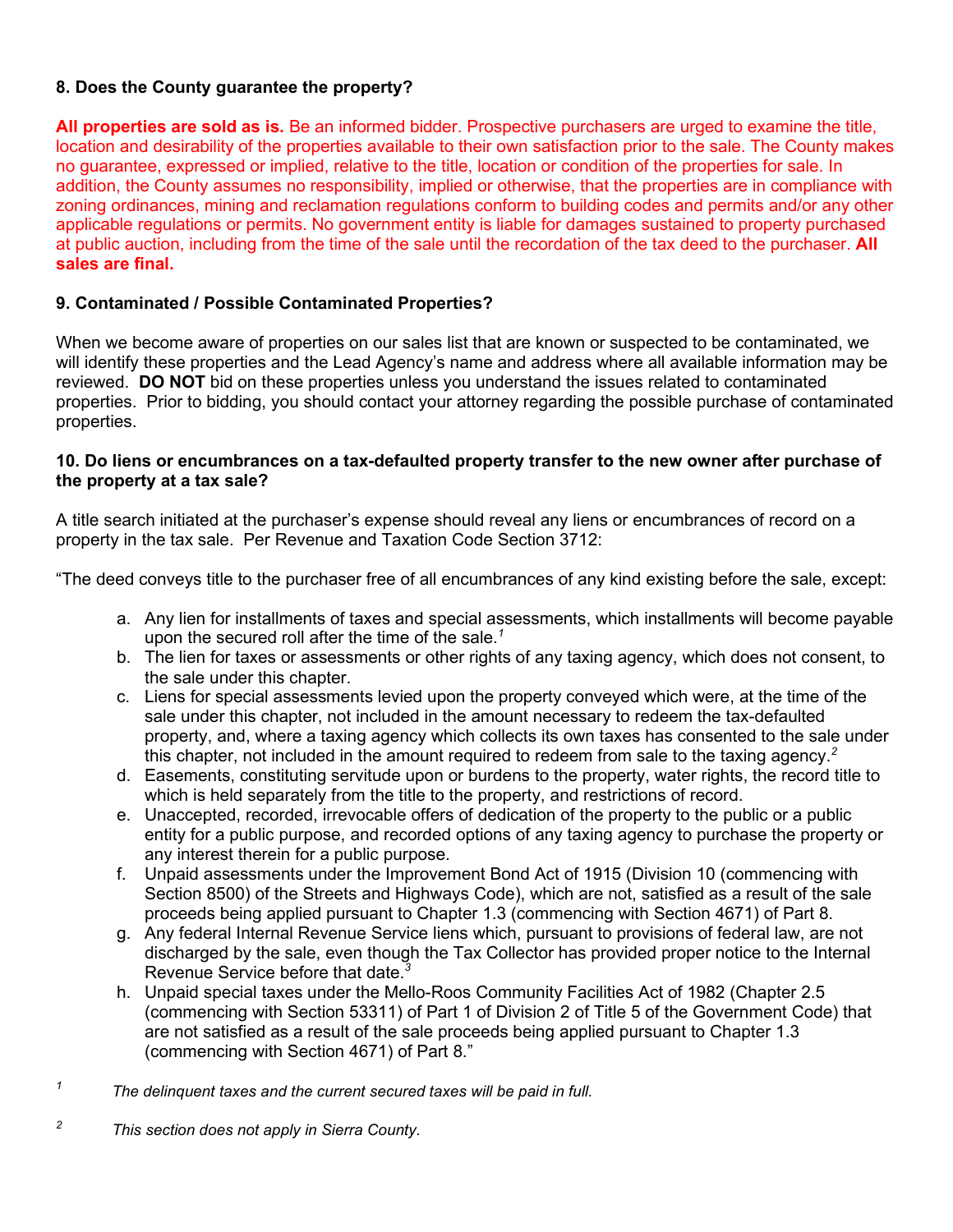*<sup>3</sup> The IRS has the right to redeem the property from the purchaser up to 120 days after the sale. If the IRS redeems the property, it will reimburse the new owner for the purchase price plus interest at 6% per annum from the date of sale, plus expenses of sale that exceed any income received from the property. If no action is taken within this period, the lien is extinguished.*

## **11. How do I find a property I'd like to bid on at the tax sale?**

Vacant land (which accounts for most properties offered at this tax sale) has no street (situs) address. The County Assessor's plat maps and map books can determine its approximate geographical location. Improved properties frequently (but not always) will bear a street address, making it easier to determine the general location. Exact boundary lines of a property can be determined only by a survey of the property undertaken at the purchaser's expense. Assessor's plat maps may be downloaded from the bid4assets.com website or may be purchased from the County Assessor's office and/or Tax Collector's office in some counties.

## **12. How can I determine what use I can make of a tax sale property before I purchase it?**

No expressed or implied warranty is given with respect to the parcels, and they are sold on an "as is basis". Bidders are responsible for knowing what they are purchasing. The Planning Department can provide zoning, General Plan designation, water source and other information. Examine the County Recorder's records for any recorded easements on a property.

#### **13. How can I find out if a property I am interested in has been withdrawn from the sale (for payment of taxes or any other reason)?**

Check the *Bid4Assets.com* website. The right of redemption terminates at 5:00 p.m. PST on the last business day before the tax sale begins.

## **14. How can I register as a bidder?**

*Bid4Assets.com* will register bidders. Full instructions will be available on the website *[www.bid4assets.com](http://www.bid4assets.com/)* (see answer to question 15). Counties that require a bidder deposit before placing a bid on their items will show the amount needed on the county's storefront, or on the individual asset descriptions. Bidders are advised to arrange for their deposits early to make sure they are eligible to bid. The Tax Collector's Office will not be registering bidders nor accepting bids and all questions will be directed to *Bid4Assets.com*.

## **15. How does the bidding process proceed?**

All parcels will be sold by Auction ID. Minimum bids will be as stated per parcel and each raise will be in increments of at least \$100 until the close of the auction on the stated date and time on the *Bid4Assets.com*  website. A 10% Buyer's Premium (minimum \$100) will be charged Per Parcel (APN number) for properties SOLD on the Website. This fee will be paid by the winning bidder and not billed to the County. For a more detailed explanation of the bidding process, log on to [www.bid4assets.com,](http://www.bid4assets.com/) click on "How to Buy/Sell" on the right side of the home page, then click on "How to Bid". You may also bid by fax if you do not have access to the Internet. More information and instructions are available by calling 1-877-427-7387.

*An autobid (or proxy) saves you time and money. An autobid authorizes Bid4assets to bid \$100 above any competing bid, up to, but not exceeding the maximum dollar amount that you are willing to pay. In other words, your bid will automatically increase ONLY as other bidders participate, up to your specified maximum amount. This enables you to continually bid without having to constantly monitor the auction.*

## **16. How can a successful bidder pay for a property at the tax sale?**

Successful bidders must pay by wire transfer and payment must be *received* by 5:00 p.m. PT, three (3) business days after the sale closes. In addition to the purchase price, the documentary stamp tax (\$0.55 per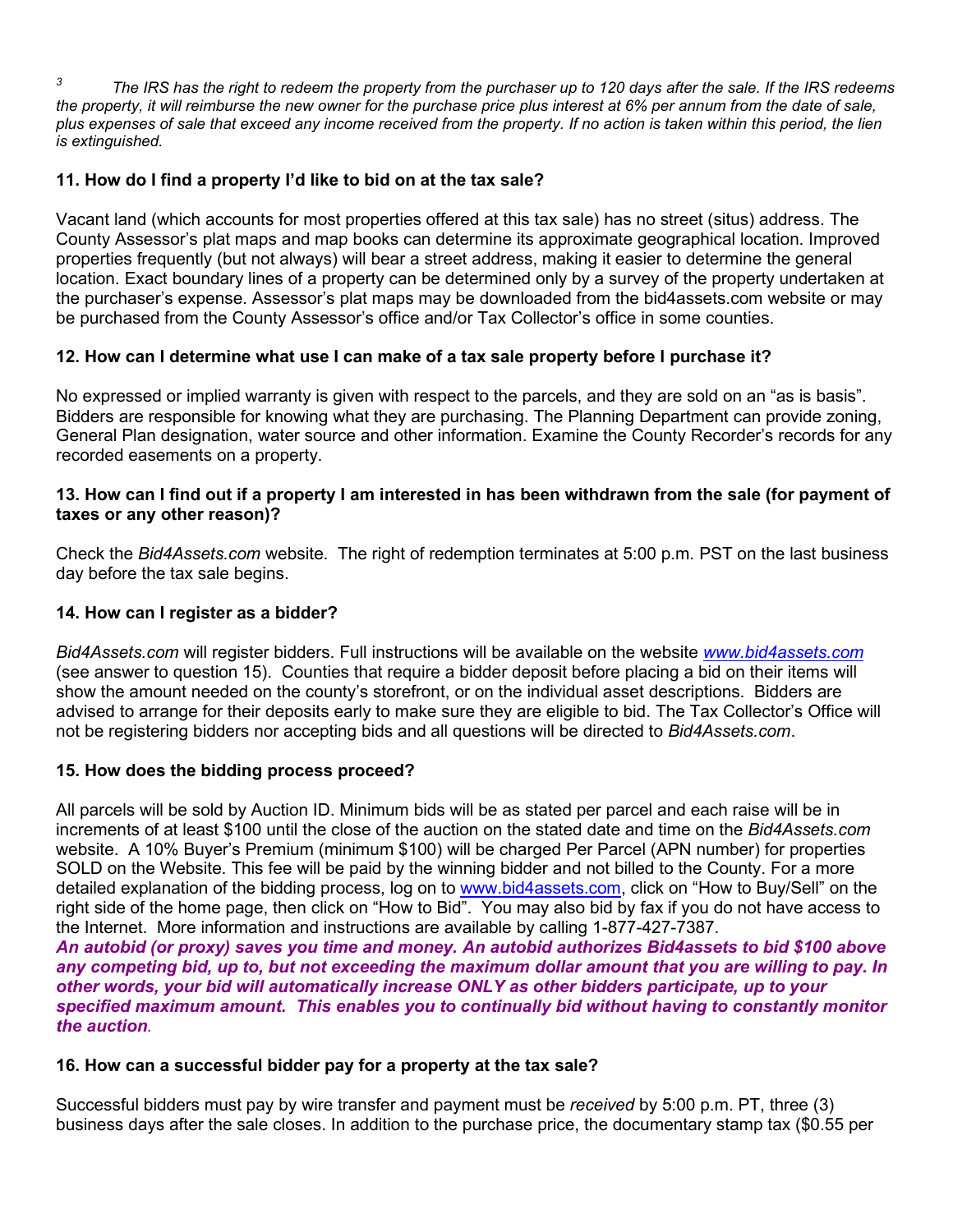\$500 of the purchase price) is required. A \$35 processing fee may also be required in addition to the winning bid. Only a successful bidder has the opportunity to purchase County assets. If the successful bidder defaults, under California State Law, the County cannot resort to the second highest bidder, and will be required to take **appropriate legal action against the bidder who defaults.**

### **17. If I am the successful bidder, how can I hold title (vesting)?**

The vesting on the Tax Deed will be as shown on the Deed Information form you will receive as a successful bidder. We cannot advise you in this area but some of the most common ways in which property is vested are listed below. You may wish to consult an attorney. If you would like the property to be deeded to a trust, we would need the name, date and trustees of the trust.

> A Single Man A Single Woman An Unmarried Man An Unmarried Woman A Married Man A Married Woman A Widower (Man) A Widow (Woman) Husband and Wife as Joint Tenants Tenants in Common A Married Man as His Sole and Separate Property A Married Woman as Her Sole and Separate Property A Corporation A Public Agency

#### **18. How soon can I take possession of a property after purchase at the tax sale?**

The successful bidder may *generally* take possession of a property immediately after making payment in full and the tax deed to the purchaser has been recorded. Tax deeds are recorded within two weeks after payment.

#### **19. What steps should I take if there are occupants living on the property or personal property left on the premises?**

This is a civil matter that could involve eviction proceedings or a disposition of personal belongings. You may wish to seek private legal advice for more information.

#### **20. Is property purchased in a tax sale eligible for title insurance?**

The former owner has one year from the date of recording of the tax deed to challenge the validity of the tax sale (Revenue and Taxation code 177, 3725 and 3726). During this one-year challenge period, it may not be possible to obtain a clear title from a title company. Occasionally, a quiet title action is necessary if there has been an irregularity in the title prior to the tax sale. In the event that the former owner is successful at overturning the sale, the sale price would be returned to the purchaser, but any improvements made to the property would not be reimbursed to the person that made them.

#### **21. What happens to property that does not sell at the tax sale? Can the property be purchased directly from the county?**

The owner's right to redeem the property revives if not sold. The unsold properties will be offered at subsequent tax sales until redeemed or sold. Properties cannot be purchased directly from the county because the property must be sold at auction.